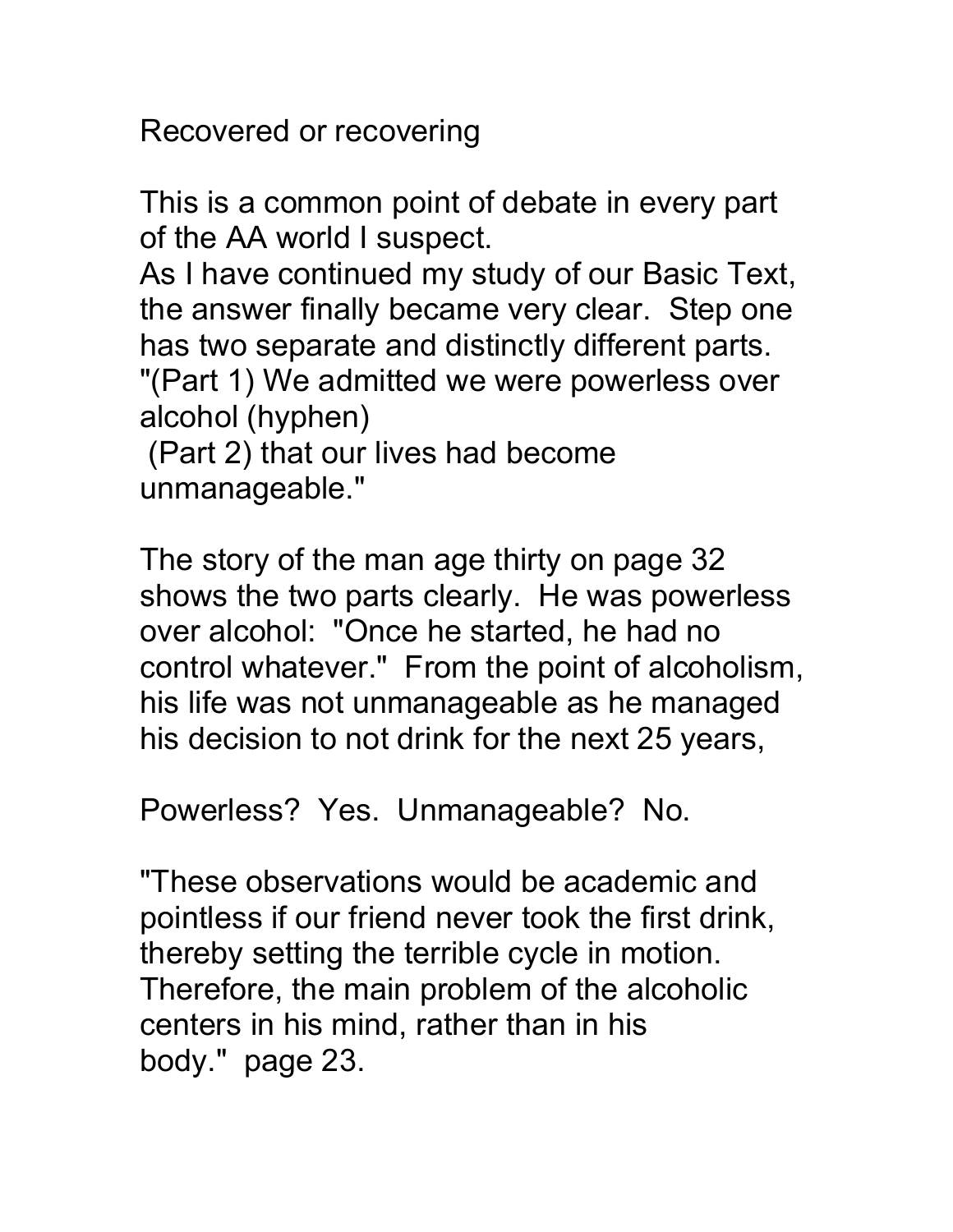Bill's description of being recovered is in the paragraph beginning at the bottom of page 83 and on through the next little paragraph on page 84. Then on pages 84 and 85 we are told our sanity has returned. Our insanity is (once we have taken the pledge, vow, whatever, to never take another drink) we go and walk into a liquor store, pub, etc and start drinking. Now we're powerless over our body and our mind. Chronic alcoholics or alcoholics of the hopeless variety.

Of course, Bill introduced the Big Book by stating: "We, of Alcoholics Anonymous, are more than one hundred men and women who have recovered from a seemingly hopeless state of mind and body. To show other alcoholics precisely how we have recovered is the main purpose of this book."

And on page 132 he wrote: "We have recovered, and have been given the power to help others."

If we believe the Big Book contains our Program of Recovery as the only real authority in our Fellowship, then there can be no argument. Somewhere between Step Three and Step Nine, we are promised we will become recovered. At Step Three on page 63, we are